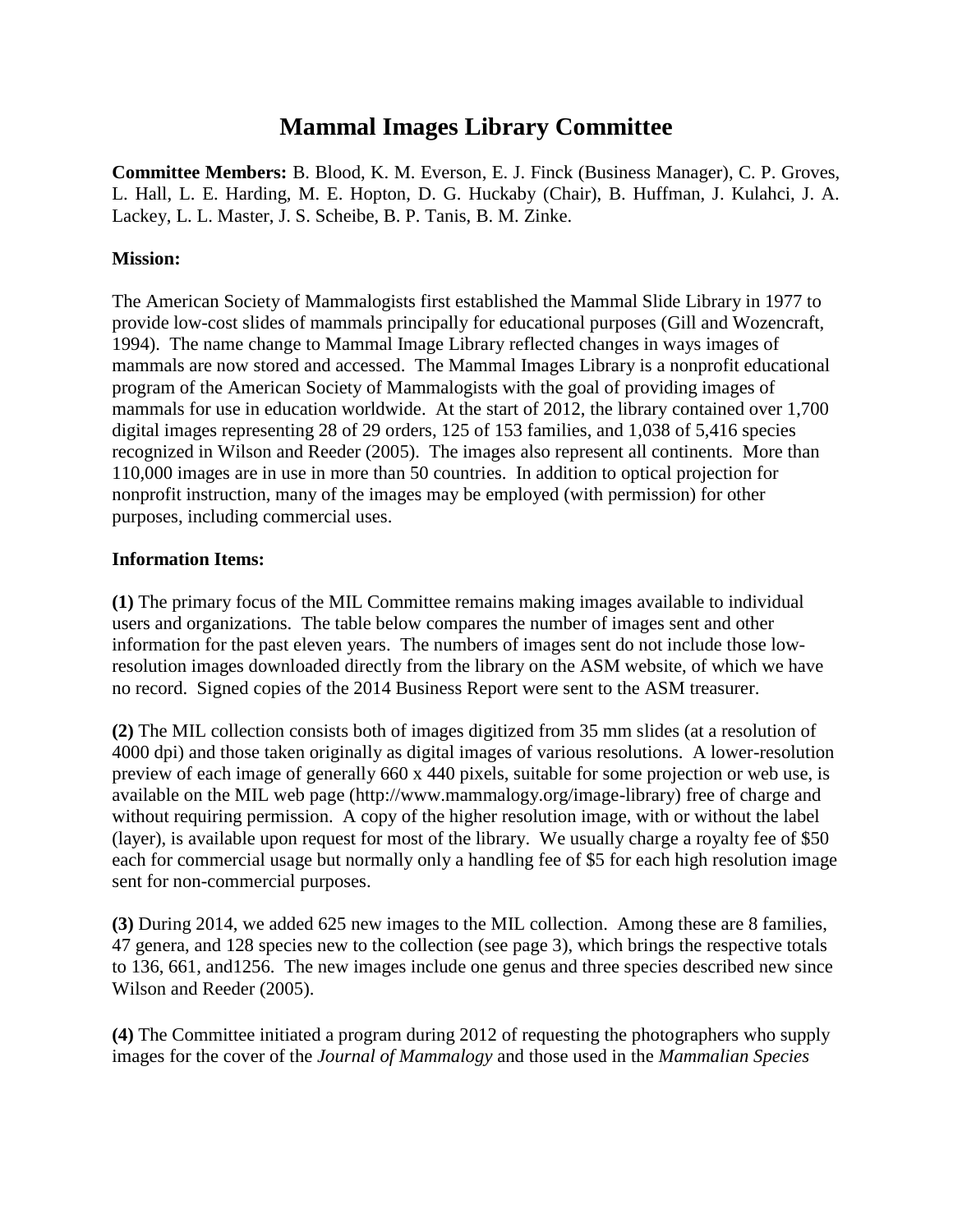*Accounts* to contribute them to the library. Some have complied.

**(5)** Starting in 2012, we have provided weekly "mammal image of the week" postings for ASM's Facebook, Google+, and Twitter (search for #WeeklyMammal and #ASM image on our social media accounts).

**(6)** Since about the end of 2010, the taxonomy and nomenclature used in the library followed Wilson and Reeder 2005, *Mammal Species of the World*, with more recent revisions mentioned as part of the description of the image. During 2014, the Committee decided to bring the taxonomy and nomenclature of the library up to date, following recent revisions. Although making these changes will remain on-going, by the end of 2014 all orders except Primates and Artiodactyla had been updated. Because most of the newer taxonomy consists of recognizing families, genera, and species formally synonymized, these changes resulted in increasing the count of these taxa in the collection without actually adding new images.

**(7)** At the end of 2014, the MIL collection lacked images of one order, 15 families, and ca. 75% of the 5500+ species (pages 4-8 below) recognized in Wilson and Reeder (2005) or later authorities. We encourage all interested parties to consider contributing their high-quality images to the MIL. Please take a few minutes to review our holdings on the MIL web page (http://www.mammalogy.org/committees/mammal-images-library#tab3) to determine if some images from your personal collection could improve the scope and quality of the collection. Anyone interested in submitting images should contact the Committee Chair.

**(8)** The Committee thanks Fort Hays State University for supporting the Business Office of the Mammal Images Library and for funding student support.

**(9)** During 2014, Kathryn M. Everson and Lucas Hall joined the Committee.

**(10)** On 12 June 2012, the Committee transferred 90% of its funds (\$6,400) to the general fund of the ASM. Although in the past the Committee operated somewhat independently from the ASM board, future expenditures will be authorized by the Board of Directors as they are for other committees. The greatly reduced account balance shown below reflects that transfer.

| Year | Images | Gross   | <b>Expenses</b> | <b>Net</b> | End of    |
|------|--------|---------|-----------------|------------|-----------|
|      | Sent   | Income  |                 | Income     | year      |
|      |        |         |                 |            | account   |
|      |        |         |                 |            | balance   |
| 2004 | 322    | 3045.40 | 2538.14         | 321.51     | 15,251.28 |
| 2005 | 183    | 566.65  | 1352.13         | $-785.48$  | 14,465.80 |
| 2006 | 82     | 710.00  | 5975.59         | $-5265.59$ | 9,200.21  |
| 2007 | 86     | 0.00    | 2693.31         | $-2693.31$ | 6,506.90  |
| 2008 | 16     | 1280.00 | 1368.13         | $-88.13$   | 6,418.77  |
| 2009 | 31     | 1503.05 | 25.00           | 1478.05    | 7,896.82  |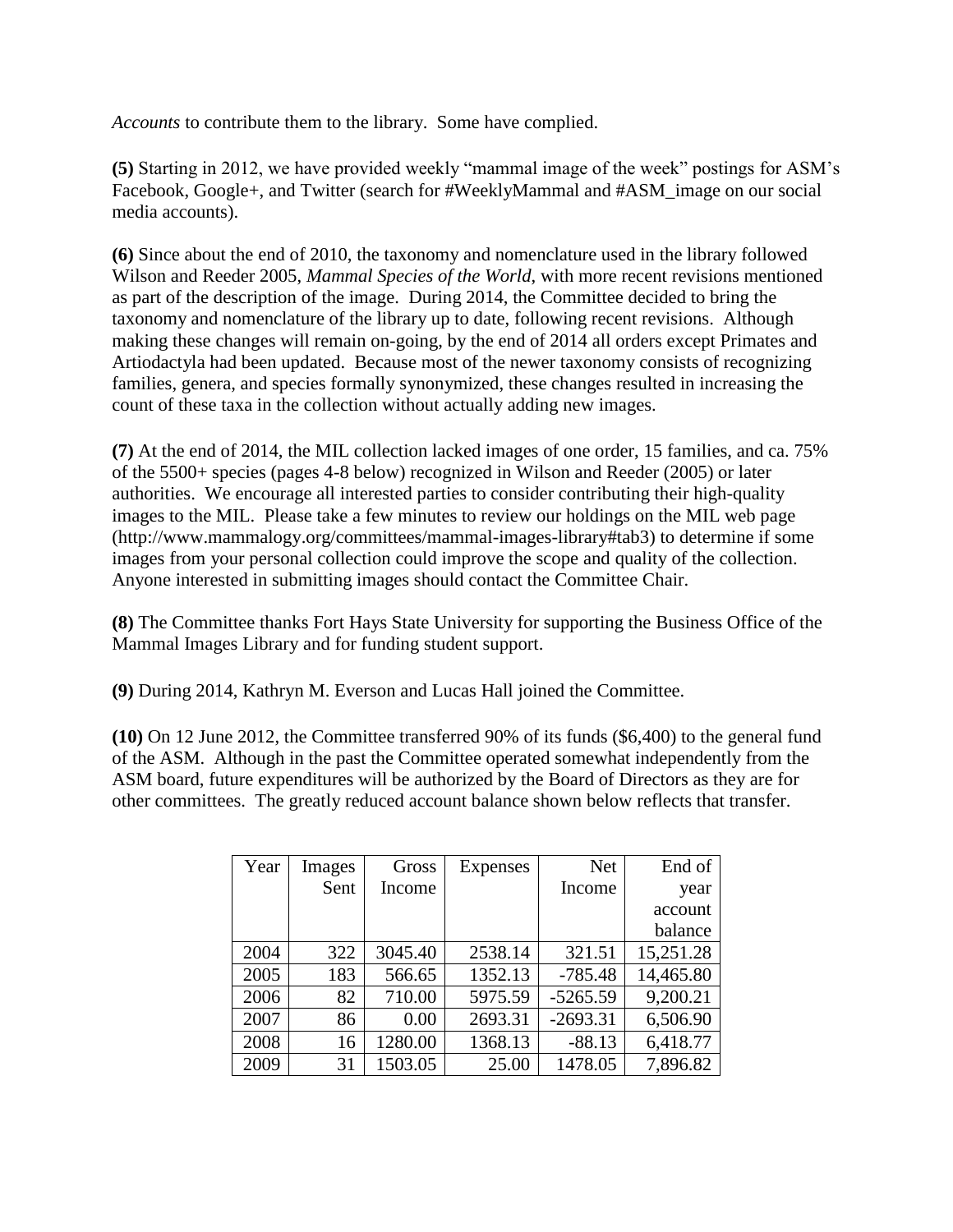| 2010 | 18 | 469.00 | 0.00    | 469.00    | 8,365.82 |
|------|----|--------|---------|-----------|----------|
| 2011 | 30 | 159.00 | 1399.91 | -1240.91  | 7124.91  |
| 2012 | 19 | 108.00 | 239.36  | $-131.36$ | 593.55   |
| 2013 | 26 | 110.00 | 235.00  | $-125.00$ | 468.55   |
| 2014 | 91 | 969.55 | 702.53  | 267.02    | 735.57   |

## **TAXA ADDED TO THE MIL DURING 2014**

Those with an asterisk were named new or newly recognized since Wilson and Reeder (2005)

## **New families**

- 1. Anomaluridae
- 2. Ctenodactylidae
- 3. Eupleridae
- 4. Hypsiprymnodontidae
- 5. Mystacinidae
- 6. Nandiniidae
- 7. Petromuridae

*25. Hyemoschus*

8. Prionodontidae\*

#### **New genera**

- *1. Allenopithecus*
- *2. Amblysomus*
- *3. Anomalurus*
- *4. Arctogalidia*
- *5. Bettongia*
- *6. Catopuma*
- *7. Cephalorhynchus*
- *8. Chiropotes*
- *9. Cryptoprocta*
- *10. Ctenodactylus*
- *11. Cuon*
- *12. Dactylopsila*
- *13. Echinosorex*
- *14. Eliomys*
- *15. Erignathus*
- *16. Exilisciurus*
- *17. Funambulus*
- *18. Galago*
- *19. Galidia*
- *20. Gymnobelideus*
- *21. Hapalemur*
- *22. Hemigalus*
- *23. Herpestes*
- *24. Hydrictis*
- *26. Hypogeomys 27. Hypsiprymnodon 28. Indri 29. Lasiorhinus 30. Lutrogale 31. Mungotictis 32. Mystacina 33. Nandinia 34. Neodon 35. Oryctolagus 36. Osgoodomys 37. Pagophilus 38. Paguma 39. Paracynictis*
- 
- 
- 
- 
- 
- *40. Parotomys*
- *41. Pelea*
- *42. Petromus*
- *43. Piliocolobus*
- *44. Presbytis*
- *45. Prionodon*
- *46. Prosciurillus*
- *47. Protoxerus*

**New species**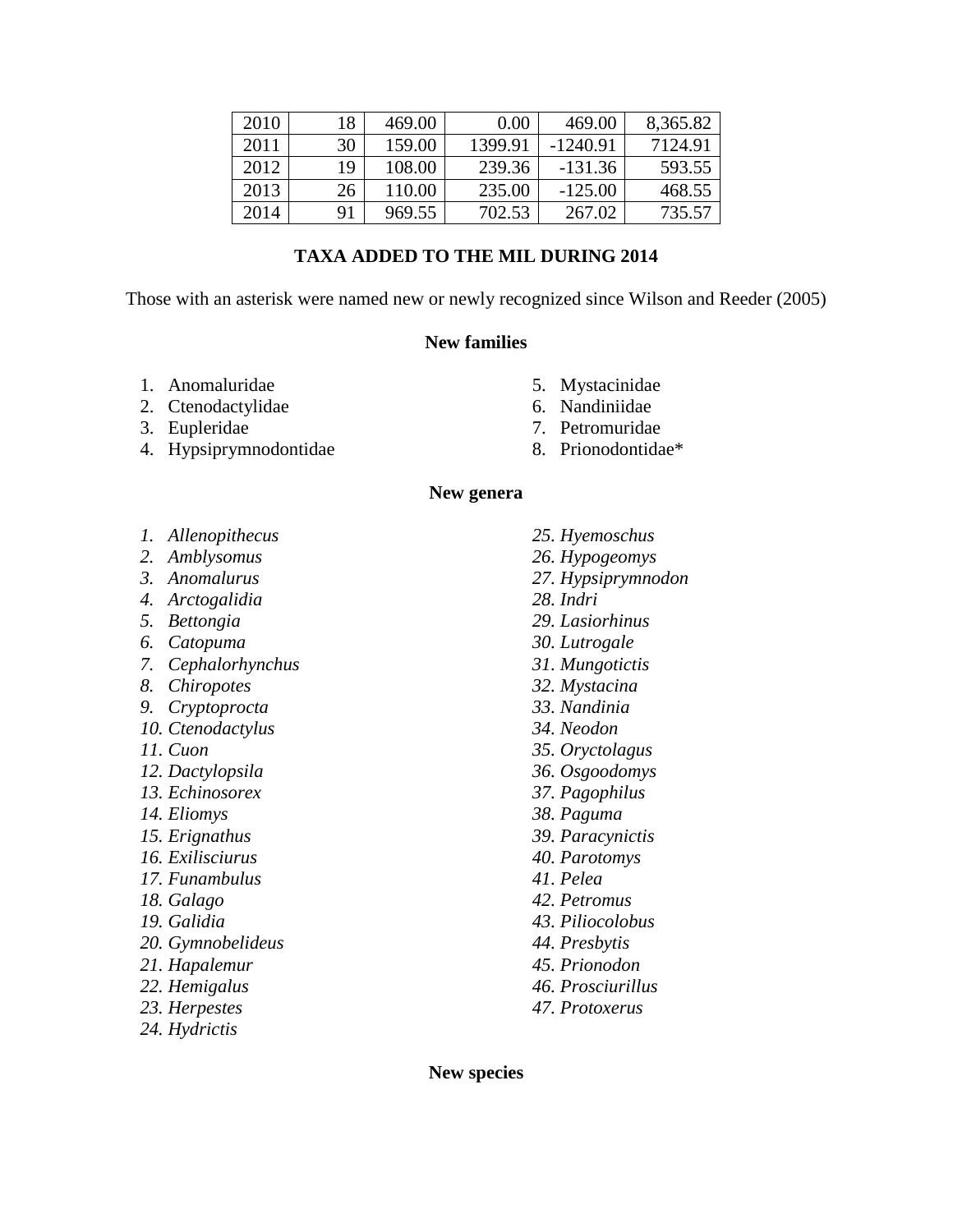- *1. Arctocephalus australis*
- *2. Allenopithecus nigroviridis*
- *3. Amblysomus hottentotus*
- *4. Anomalurus beecrofti*
- *5. Anomalurus derbianus*
- *6. Apodemus gurkha*
- *7. Arctogalidia trivirgata*
- *8. Balaenoptera edeni*
- *9. Bettongia penicillata*
- *10. Callosciurus caniceps*
- *11. Callosciurus finlaysonii*
- *12. Callosciurus nigrovittatus*
- *13. Capra walie*
- *14. Catopuma temminckii*
- *15. Cephalophus harveyi*
- *16. Cephalophus hooki*
- *17. Cephalorhynchus heavisidii*
- *18. Cercopithecus erythrogaster*
- *19. Cercopithecus mona*
- *20. Chalinolobus tuberculatus*
- *21. Chiropotes chiropotes*
- *22. Chlorocebus tantalus*
- *23. Colobus vellerosus*
- *24. Cryptoprocta ferox*
- *25. Cryptotis venezuelensis\**
- *26. Ctenodactylus gundi*
- *27. Cuon alpinus*
- *28. Dactylopsila trivirgata*
- *29. Damaliscus topi*
- *30. Dendrohyrax arboreus*
- *31. Echinosorex gymnura*
- *32. Elephantulus intufi*
- *33. Eliomys myoxinus*
- *34. Erignathus barbatus*
- *35. Eubalaena australis*
- *36. Exilisciurus exilis*
- *37. Funambulus palmarum*
- *38. Funambulus pennantii*
- *39. Galago moholi*
- *40. Galerella pulverulenta*
- *41. Galidia elegans*
- *42. Gymnobelideus leadbeateri*
- *43. Hapalemur griseus*
- *44. Hemigalus derbyanus*
- *45. Herpestes edwardsii*
- *46. Herpestes fuscus*
- *47. Herpestes ichneumon*
- *48. Herpestes javanicus*
- *49. Herpestes smithii*
- *50. Hydrictis maculicollis*
- *51. Hyemoschus aquaticus*
- *52. Hystrix brachyura*
- *53. Hypogeomys antimena*
- *54. Hypsiprymnodon moschatus*
- *55. Indri indri*
- *56. Kobus vardonii*
- *57. Lasiorhinus latifrons*
- *58. Lasiurus intermedius*
- *59. Leptonycteris yerbabuenae*
- *60. Lepus habessinicus*
- *61. Lepus nigricollis*
- *62. Lepus saxatilis*
- *63. Lepus starcki*
- *64. Lontra longicaudus*
- *65. Loxodonta cyclotis*
- *66. Lutrogale perspicillata*
- *67. Marmosops ocellatus*
- *68. Marmota baibacina*
- *69. Marmota himalayana*
- *70. Marmota vancouverensis*
- *71. Martes zibellina*
- *72. Microcebus rufus*
- *73. Microtus oregoni*
- *74. Microtus richardsoni*
- *75. Mungotictis decemlineata*
- *76. Myotis punicus*
- *77. Mystacina tuberculata*
- *78. Nandinia binotata*
- *79. Nasua nasua*
- *80. Neodon sikimensis*
- *81. Ochotona macrotis*
- *82. Ochotona roylei*
- *83. Oryctolagus cuniculus*
- *84. Osgoodomys banderanus*
- *85. Otolemur garnettii*
- *86. Pagophilus groenlandicus*
- *87. Paguma larvata*
- *88. Papio cynocephalus*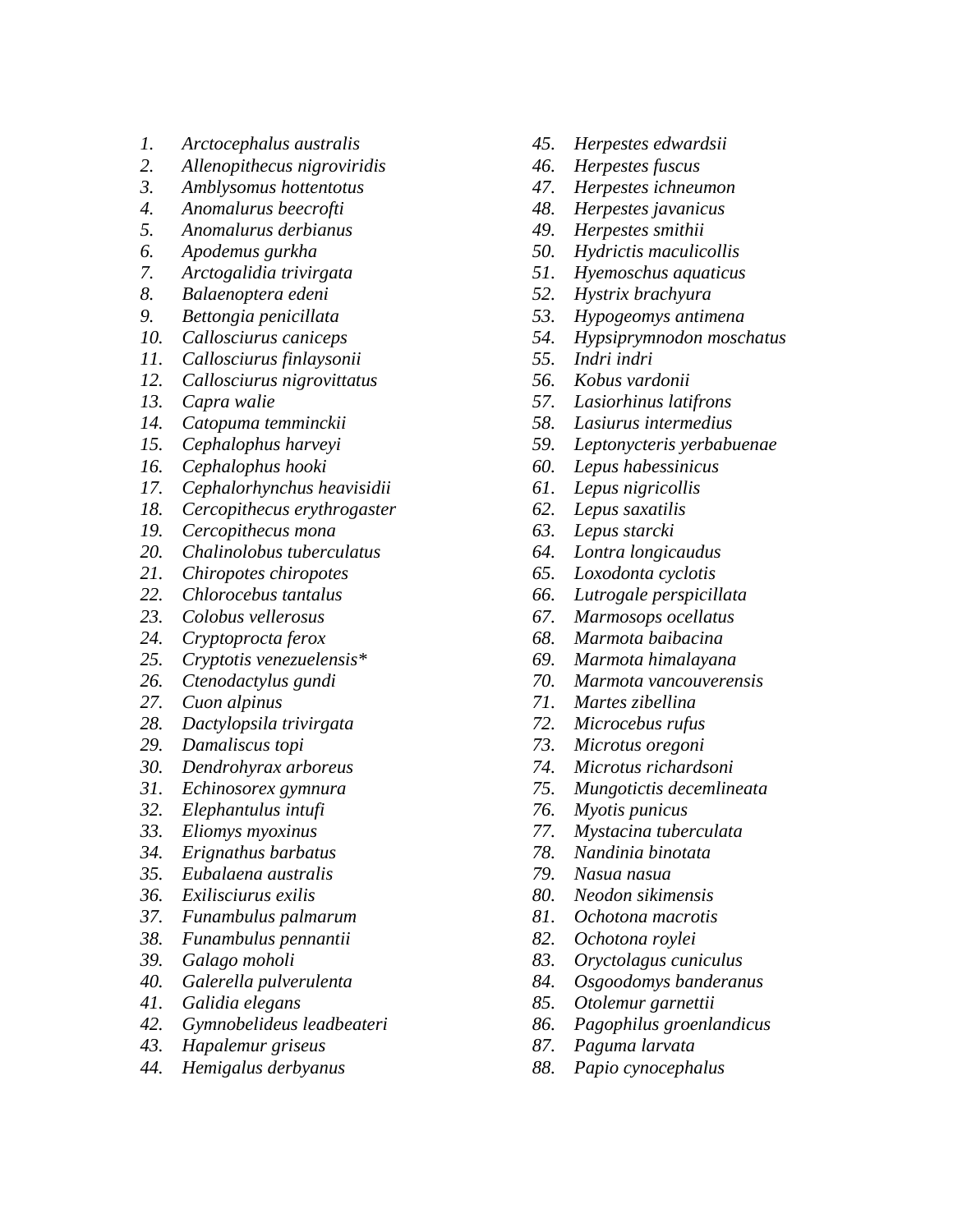- *89. Paraxerus ochraceus*
- *90. Paraxerus palliatus*
- *91. Paracynictis selousi*
- *92. Paradoxurus jerdoni*
- *93. Paradoxurus montanus*
- *94. Parotomys brantsii*
- *95. Pelea capreolus*
- *96. Peromyscus keeni*
- *97. Petaurista alborufus*
- *98. Petaurista* p*etaurista*
- *99. Petromus typicus*
- *100. Piliocolobus kirkii*
- *101. Platyrrhinus lineatus*
- *102. Presbytis mitrata*
- *103. Prionodon linsang*
- *104. Propithecus diadema*
- *105. Prosciurillus murinus*
- *106. Protoxerus stangeri*
- *107. Pteropus alecto*
- *108. Pteropus conspicillatus*
- *109. Pteropus giganteus*
- *110. Ratufa bicolor*
- *111. Ratufa indica*
- *112. Ratufa macroura*
- *113. Redunca fulvorufula*
- *114. Rhinolophus euryale*
- *115. Rhinolophus mehelyi*
- *116. Rhombomys opimus*
- *117. Sciurus lis*
- *118. Semnopithecus dussumieri*
- *119. Sorex trowbridgii*
- *120. Suncus montanus*
- *121. Sus salvanius*
- *122. Tachyoryctes macrocephalus*
- *123. Tamandus tetradactyla*
- *124. Tamiops mcclellandii*
- *125. Thylamys karimii*
- *126. Trachypithecus vetulus*
- *127. Tupaia minor*
- 128. *Zalophus wollebaeki*

# **DESIDERATA LIST, January 2015 MAMMAL IMAGES LIBRARY**

## **AMERICAN SOCIETY OF MAMMALOGISTS**

The following taxa are not represented in the library.

#### **Orders**

Order Notoryctemorphia: 1 family, 1 genus, 2 species: *Notoryctes,* marsupial moles

## **Families not in that order The MIL does not have images of any genera in these families.**

- 1. Calomyscidae (Rodentia): formerly in Muridae or Cricetinae (hamsters): *Calomyscus*, mouse-like hamsters
- 2. Chaeropodidae (Marsupialia: Peramelemorphia): *Chaeropus ecaudatus,* Pig-footed Bandicoot
- 3. Diatomyidae (Rodentia): *Laonastes aenigmamus,* Laotian Rock-rat or Kha-nyou
- 4. Iniidae (Cetacea): *Inia*, Amazon River dolphins
- 5. Lipotidae (Cetacea),: *Lipotes vexillifer*, Baiji
- 6. Myzopodidae (Chiroptera): *Myzopoda aurita*, Sucker-footed Bat
- 7. Neobalaenidae (Cetacea), *Caperea marginata*, Pygmy Right Whale
- 8. Platacanthomyidae (Rodentia: ), tree mice
- 9. Platanistidae (Cetacea): *Platanista*, Indian river dolphins
- 10. Pontoporiidae (Cetacea): *Pontoporia blainvillei*, Franciscana
- 11. Pseudocheiridae (Marsupialia: Diprotodontia): ring-tailed possums
- 12. Ptilocercidae (Scandentia): *Ptilocercus lowii*, Pen-tailed Treeshrew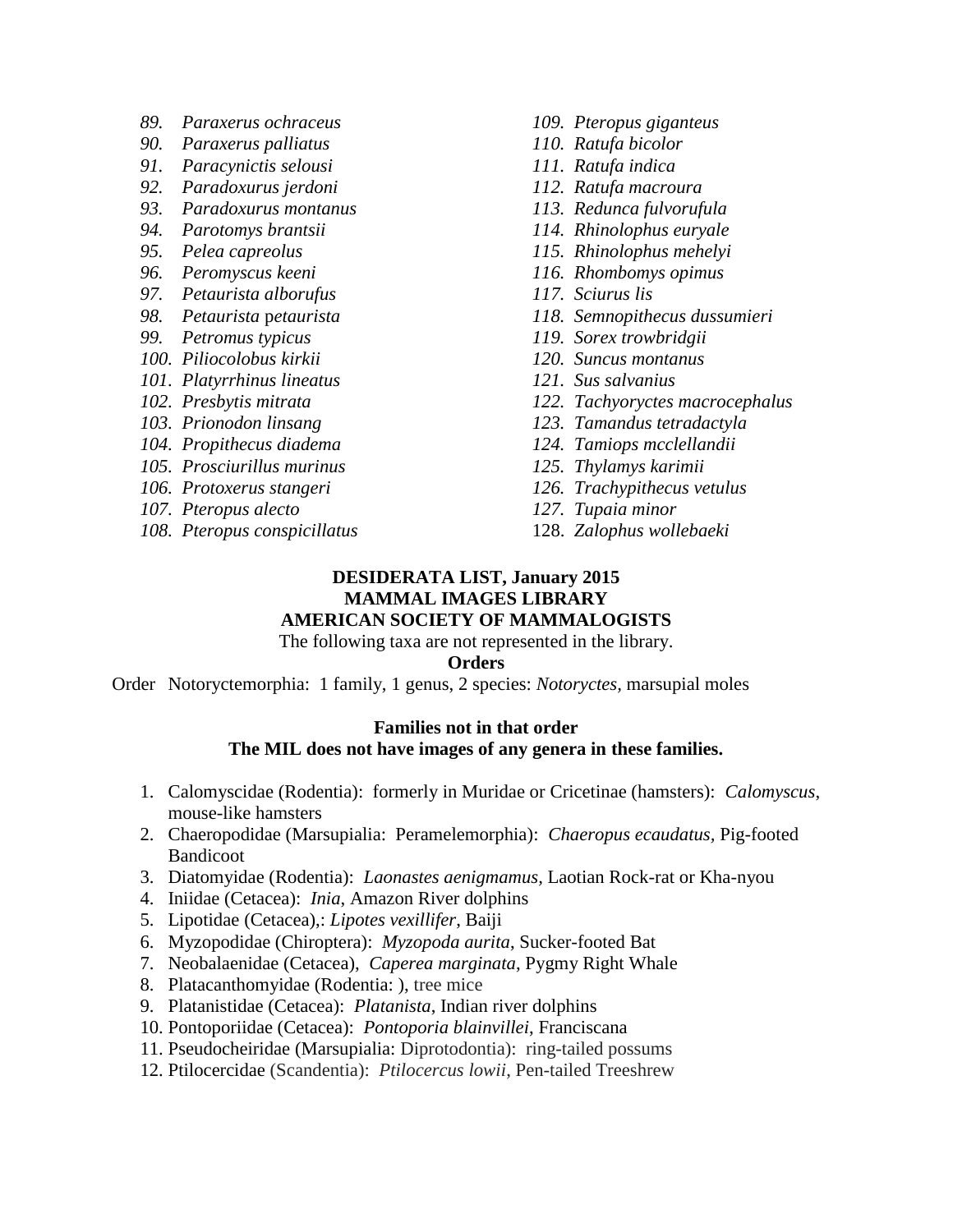- 13. Rhinopomatidae (Chiroptera): *Rhinopoma*, mouse-tailed bats
- 14. Solenodontidae (Soricomorpha): solenodons
- 15. Thryonomyidae (Rodentia): *Thryonomys*, cane rats
- 16. Thylacinidae (Marsupialia: Dasyuromorpha): *Thylacinus cynocephalus*, Marsupial Wolf

## **Other Genera**

Genera not in the order or families above or in either Rodentia or Chiroptera that are not represented in the MIL. If the genus has only one species, its name is given.

- 1. *Aepyprymnus rufescens* (Diprotodontia: Potoroidae), Rufous Rat-Kangaroo
- 2. *Allocebus trichotis* (Primates: Cheirogaleidae), Hairy-eared Dwarf Lemur
- 3. *Ammodorcas clarkei* (Artiodactyla: Bovidae), Dibatag (Clarke's Gazelle)
- 4. *Anathana ellioti* (Scandentia: Tupaiidae), Madras Treeshrew
- 5. *Anourosorex* (Soricomorpha: Soricidae), mole shrews
- 6. *Arctocebus* (Primates: Lorisidae) angwantibos
- 7. *Avahi* (Primates: Indridae), woolly lemurs
- 8. *Bdeogale* (Carnivora: Herpestidae), mongooses
- 9. *Berardius* (Cetacea: Ziphiidae), beaked whales
- 10. *Blarinella* (Soricomorpha: Soricidae), short-tailed shrews
- 11. *Brachylagus idahoensis* (Lagomorpha: Leporidae), Pygmy Rabbit
- 12. *Brachyteles* (Primates: Atelidae), muriquis
- *13. Burramys parvus* (Diprotodontia: Burramyidae), Mountain Pygmy Possum
- *14. Calcochloris* (Afrosoricida: Chrysochloridae), golden moles
- *15. Caloprymnus campestris* (Diprotodontia: Potoroidae), Desert Rat-kangaroo
- 16. *Caluromysiops irrupta* (Didelphimorphia: Didelphidae), Black-shouldered Opossum
- 17. *Calypotophractus retusus* (Cingulata: Dasypodidae), Greater Fairy Armadillo
- 18. *Caprolagus hispidus* (Lagomorpha, Leporidae), Hispid Hare
- 19. *Carpitalpa arendsi* (Afrosoricida: Chrysochloridae), Arend's Golden Mole
- 20. *Chaetophractus* (Cingulata: Dasypodidae), hairy armadillos
- 21. *Chimarrogale* (Soricomorpha: Soricidae), water shrews
- 22. *Chlorotalpa* (Afrosoricida: Chrysochloridae), golden moles
- 23. *Chodsigoa* (Soricomorpha: Soricidae), shrews
- 24. *Chrysochloris* (Afrosoricida: Chrysochloridae), golden moles
- 25. *Congosorex* (Soricomorpha: Soricidae), Congo shrews
- 26. *Cryptochloris* (Afrosoricida: Chrysochloridae), golden moles
- 27. *Cynocephalus volans* (Dermoptera: Cynocephalidae), Philippine Flying Lemur
- 28. *Cynogale bennettii* (Carnivora: Viverridae), Otter Civet
- 29. *Cystophora cristata* (Carnivora: Phocidae), Hooded Seal
- 30. *Dasycercus cristicauda* (Dasyuromorpha: Dasyuridae), Mulgara
- 31. *Dasykaluta rosamondae* (Dasyuromorpha: Dasyuridae), Little Red Kaluta
- 32. *Dendrogale* (Scandentia: Tupaiidae), smooth-tailed treeshrews
- 33. *Desmana moschata* (Soricomorpha: Erinaceidae), Desman
- 34. *Diplogale hosei* (Carnivora: Viverridae), Hose's Palm Civet
- 35. *Diplomesodon pulchellum* (Soricomorpha: Soricidae), Piebald Shrew
- 36. *Distoechurus pennatus* (Diprotodontia: Acrobatidae), Feather-tailed Possum
- 37. *Dologale dybowskii* (Carnivora: Herpestidae), Pousargues's Mongoose
- 38. *Dorcopsis* (Diprotodontia: Macropodidae), New Guinean forest wallabies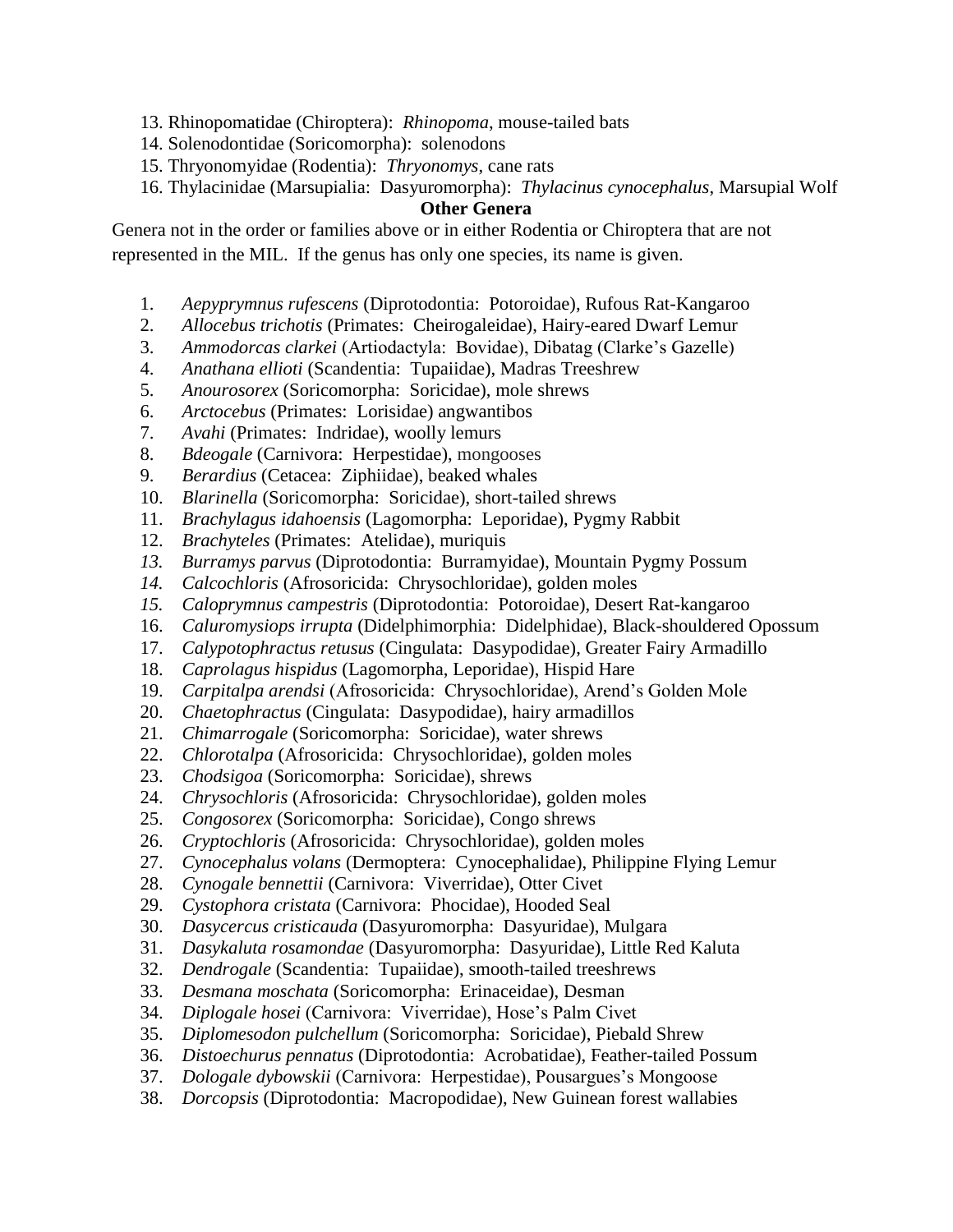- 39. *Dorcopsulus* (Diprotodontia: Macropodidae), New Guinean forest mountain wallabies
- 40. *Dusicyon australis* (Carnivora: Canidae), Falkland Islands Wolf
- 41. *Dymecodon pilirostris* (Soricomorpha: Talpidae), True's Shrew Mole
- 42. *Echymipera* (Peramelemorphia: Peramelidae), New Guinean spiny bandicoots
- 43. *Episoriculus* (Soricomorpha: Soricidae), brown-toothed shrews
- 44. *Eremitalpa granti* (Afrosoricida: Chrysochloridae), Grant's Golden Mole
- 45. *Erinaceus* (Erinaceomorpha: Erinaceidae), hedgehogs
- 46. *Euoticus* (Primates: Galagidae), needle-clawed bushbabies
- *47. Eupleres goudotii* (Carnivora: Eupleridae), Falanouc
- 48. *Euroscaptor* (Soricomorpha: Talpidae), moles
- 49. *Felovia vae* (Rodentia: Ctenodactylidae), Felou Gundi
- 50. *Feresa attenuata* (Cetacea: Delphinidae), Pygmy Killer Whale
- 51. *Feroculus feroculus* (Soricomorpha: Soricidae), Kelaart's Long-clawed Shrew
- 52. *Fossa fossana* (Carnivora : Eupleridae), Spotted Mongoose or Fanaloka
- 53. *Galemys pyrenaicus* (Soricomorpha: Talpidae), Pyrenean Desman
- *54. Galidictis* (Carnivora Eupleridae), Malagasy mongooses or vontsiras
- 55. *Geogale aurata* (Afrisoricida: Tenrecidae), Large-eared Tenrec
- 56. *Glironia venusta* (Didelphimorphia: Didelphidae), Bushy-tailed Opossum
- 57. *Gymnobelideus leadbeateri* (Diprotodontia: Petauridae), Leadbeater's Possum
- 58. *Histriophoca fasciata* (Carnivora: Phocidae), Ribbon Seal
- 59. *Hyladelphys kalinowskii* (Didelphimorphia: Didelphidae), Kalinowski's Mouse Opossum
- 60. *Hylomys* (Erinaceomorpha: Erinaceidae), gymnures
- 61. *Hyperoodon* (Cetacea: Ziphiidae), bottlenose whales
- 62. *Ictonyx* (Carnivora: Mustelidae), polecats
- 63. *Idiurus* (Rodentia: Anomaluridae), scaly-tailed squirrels
- 64. *Indopacetus pacificus* (Cetacea: Ziphiidae), Tropical Bottlenose Whale
- 65. *Lagenodelphis hosei* (Cetacea: Delphinidae), Fraser's Dolphin
- 66. *Lagorchestes* (Diprotodontia: Macropodidae), hare-wallabies
- 67. *Lestodelphys halli* (Didelphimorphia: Didelphidae), Patagonian Opossum
- 68. *Liberiictis kuhni* (Carnivora: Herpestidae), Liberian Mongoose
- 69. *Limnogale mergulus* (Afrosoricida: Tenrecidae), Web-footed Tenrec
- 70. *Lutra* (Carnivora: Mustelidae), otters
- 71. *Lyncodon patagonicus* (Carnivora: Mustelidae), Patagonian Weasel
- 72. *Macrogalidia musschenbroekii* (Carnivora: Viverridae), Sulawesi Palm Civet
- 73. *Massoutiera mzabi* (Rodentia: Ctenodactylidae), Mzab Gundi
- 74. *Megasorex gigas* (Soricomorpha: Soricidae), Mexican Shrew
- 75. *Meles* (Carnivora: Mustelidae), badgers
- 76. *Melogale* (Carnivora: Mustelidae), ferret-badgers
- 77. *Mesechinus* (Erinaceomorpha: Erinaceidae), hedgehogs
- 78. *Micromurexia habbema* (Dasyuromorphia: Dasyuridae), Habbema Dasyure
- 79. *Microperoryctes* (Peramelemorphia: Peramelidae), bandicoots
- 80. *Micropotamogale* (Afrosoricida: Tenrecidae), otter shrews
- 81. *Mirza coquereli* (Primates: Cheirogaleidae), Giant Mouse Lemur
- 82. *Mogera* (Soricomorpha: Talpidae), moles
- 83. *Monodon monoceros* (Cetacea: Monodontidae), Narwhal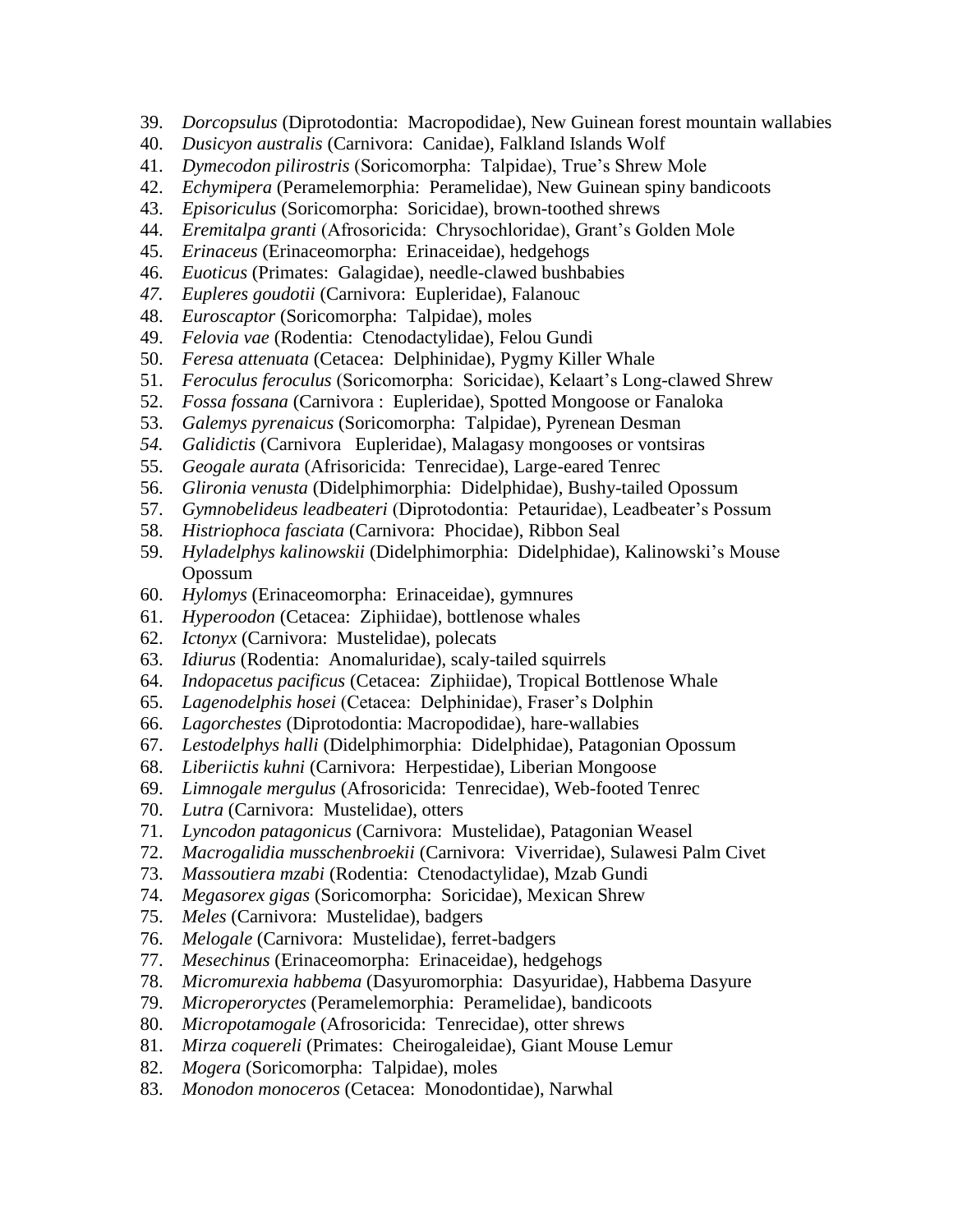- 84. *Moschiola meminna* (Artiodactyla: Tragulidae), Indian Spotted Chevrotain
- 85. *Murexechinus melanurus* (Dasyuromorphia: Dasyuridae), Black-tailed Dasyure
- 86. *Murexia longicaudata* (Dasyuromorphia: Dasyuridae), Short-furred Dasyure
- 87. *Mydaus* (Carnivora: Mustelidae), stink badgers
- 88. *Myoictis* (Dasyuromorphia: Dasyuridae), dasyures
- 89. *Nasuella olivacea* (Carnivora: Procyonidae), Mountain Coati
- 90. *Neamblysomus* (Afrosoricida: Chrysochloridae), golden moles
- 91. *Nectogale elegans* (Soricomorpha: Soricidae), Elegant Water Shrew
- 92. *Neohylomys hainanensis* (Erinaceomorpha: Erinaceidae), Hainan Gymnure
- 93. *Neophascogale lorentzi* (Dasyuromorphia: Dasyuridae), Speckled Dasyure
- 94. *Neophoca cinerea* (Carnivora: Otariidae), Australian Sealion
- 95. *Neophocaena phocaenoides* (Cetacea: Phocoenidae), Finless Porpoise
- 96. *Neotetracus sinensis* (Erinaceomorpha: Erinaceidae), Shrew Gymnure
- 97. *Nesolagus* (Lagomorpha: Leporidae), striped rabbits
- 98. *Ningaui* (Dasyuromorphia: Dasyuridae), ningauis
- 99. *Notiosorex* (Soricomorpha: Soricidae), gray shrews
- 100. *Onychogalea* (Diprotodontia: Macropodidae), nail-tailed wallabies
- 101. *Orcaella brevirostris* (Cetacea: Delphinidae), Irrawady Dolphin
- 102. *Oryzorictes* (Afrosoricida: Tenrecidae), rice tenrecs
- 103. *Pantholops hodgsonii* (Artiodactyla: Bovidae), Chiru
- 104. *Paracrocidura* (Soricomorpha: Soricidae), large-headed shrews
- 105. *Paraechinus* (Erinceomorpha: Erinaceidae), hedgehogs
- 106. *Paramurexia rothschildi* (Dasyuromorphia: Dasyuridae), Broad-striped Dasyure
- 107. *Parantechinus apicalis* (Dasyuromorphia: Dasyuridae), Southern Dibbler
- 108. *Parascaptor leucura* (Soricomorpha: Talpidae), White-tailed Mole
- 109. *Pectinator spekei* (Rodentia: Ctenodactylidae), Speke's Pectinator
- 110. *Pentalagus furnessi* (Lagomorpha: Leporidae), Amami Rabbit
- 111. *Peponocephala electra* (Cetacea: Delphinidae), Melon-headed Whale
- 112. *Perameles* (Peramelemorphia: Peramelidae), bandicoots
- 113. *Peroryctes* (Peramelemorphia: Peramelidae), bandicoots
- 114. *Phaner* (Primates: Cheirogaleidae), fork-crowned lemurs
- 115. *Phascogale* (Dasyuromorphia: Dasyuridae), phascogales
- 116. *Phascolosorex* (Dasyuromorphia: Dasyuridae), marsupial shrews
- 117. *Phascomurexia naso* (Dasyuromorphia: Dasyuridae), Long-nosed Dasyure
- 118. *Phocarctos hookeri* (Carnivora: Otariidae), New Zealand Sealion
- 119. *Podogymnura* (Erinaceomorpha: Erinaceidae), gymnures
- 120. *Poecilogale albinucha* (Carnivora: Mustelidae), African Striped Weasel
- 121. *Poelagus marjorita* (Lagomorpha: Leporidae), Bunyoro Rabbit
- 122. *Poiana* (Carnivora: Viverridae), linsangs
- 123. *Potamogale velox* (Afrosoricida: Tenrecidae), Giant Otter Shrew
- 124. *Procapra* (Artiodactyla: Bovidae), gazelles
- 125. *Procolobus verus* (Primates: Cercopithecidae), Olive Colobus
- 126. *Profelis aurata* (Carnivora: Felidae), African Golden Cat
- 127. *Pronolagus* (Lagomorpha: Leporidae), red rock hares
- 128. *Pseudantechinus* (Dasyuromorphia: Dasyuridae), false antechinuses
- 129. *Pseudopotto martini* (Primates: Lorisidae), False Potto